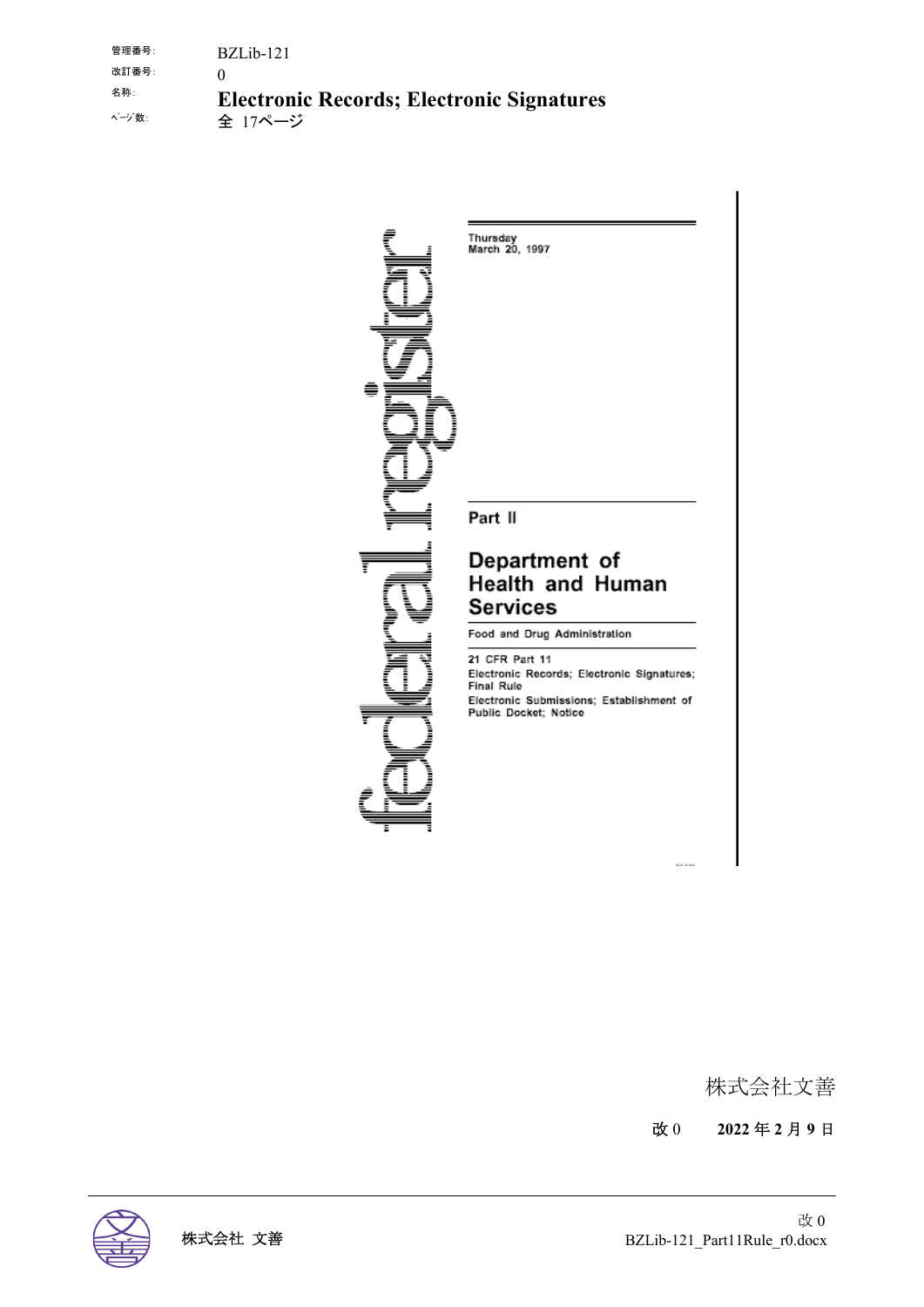#### 【注記】

本書は、FDA が発行した英語原文の和文翻訳文です。本翻訳文はアズビル株式会社に て和文翻訳したものに対して、株式会社文善がアズビル株式会社の許諾を得て一部加筆修 正したものです。

翻訳文はできるだけ英語原文に忠実になるよう努めましたが、あくまでも英語原文を正 とするものです。本書は規制の理解を補助する目的で作成したものであり、アズビル株式 会社及び株式会社文善は、翻訳文に誤りがないことについて保証いたしません。

原文の内容をご自身で必ず確認してください。アズビル株式会社及び株式会社文善は、 本書を利用したことに起因して、お客様に何らかの損害が生じたとしても、これについて は一切の責任を負いません。

本書に記載の翻訳文については、事前にアズビル株式会社及び株式会社文善の書面によ る許可がある場合を除き、複製、コピーその他いかなる方法による複写、及び引用、転載 も禁止とさせていただきます。

本書に含まれる内容は、予告なしに変更されることがあります。

本書を含め、株式会社文善のサイト(https://bunzen.co.jp)では、電磁的記録・電子署名等 に関する規制やガイダンスの翻訳を掲載しています。

本書、株式会社文善のサービス等への質問、コメント等は info1@bunzen.co.jp にお寄せ ください。

【本書の表記について】 文脈に応じ説明を補足した場合、〔 〕内にそれを記述しています。

訳者による注記は段落末尾に【訳注】として追記しています。

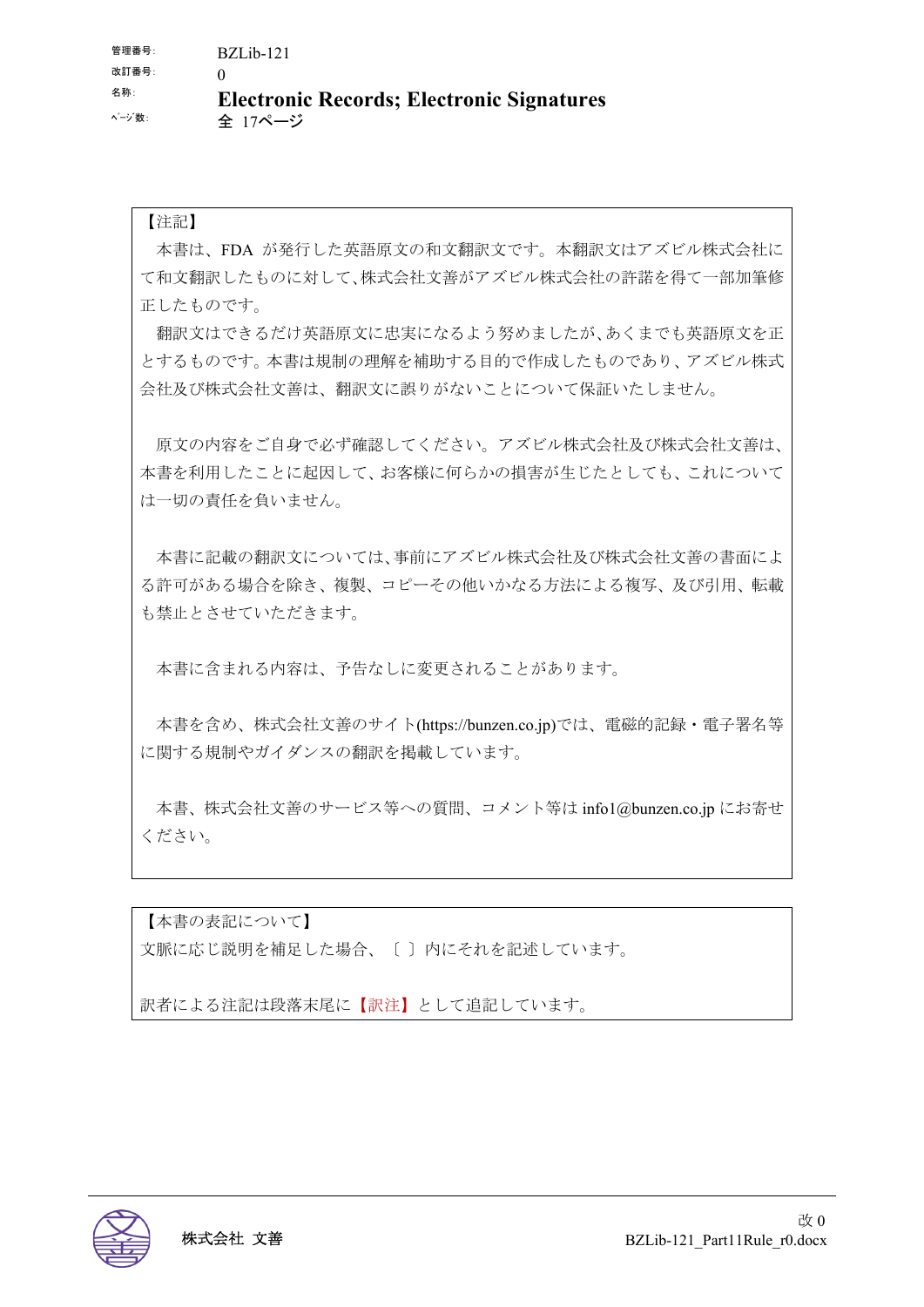# 目次

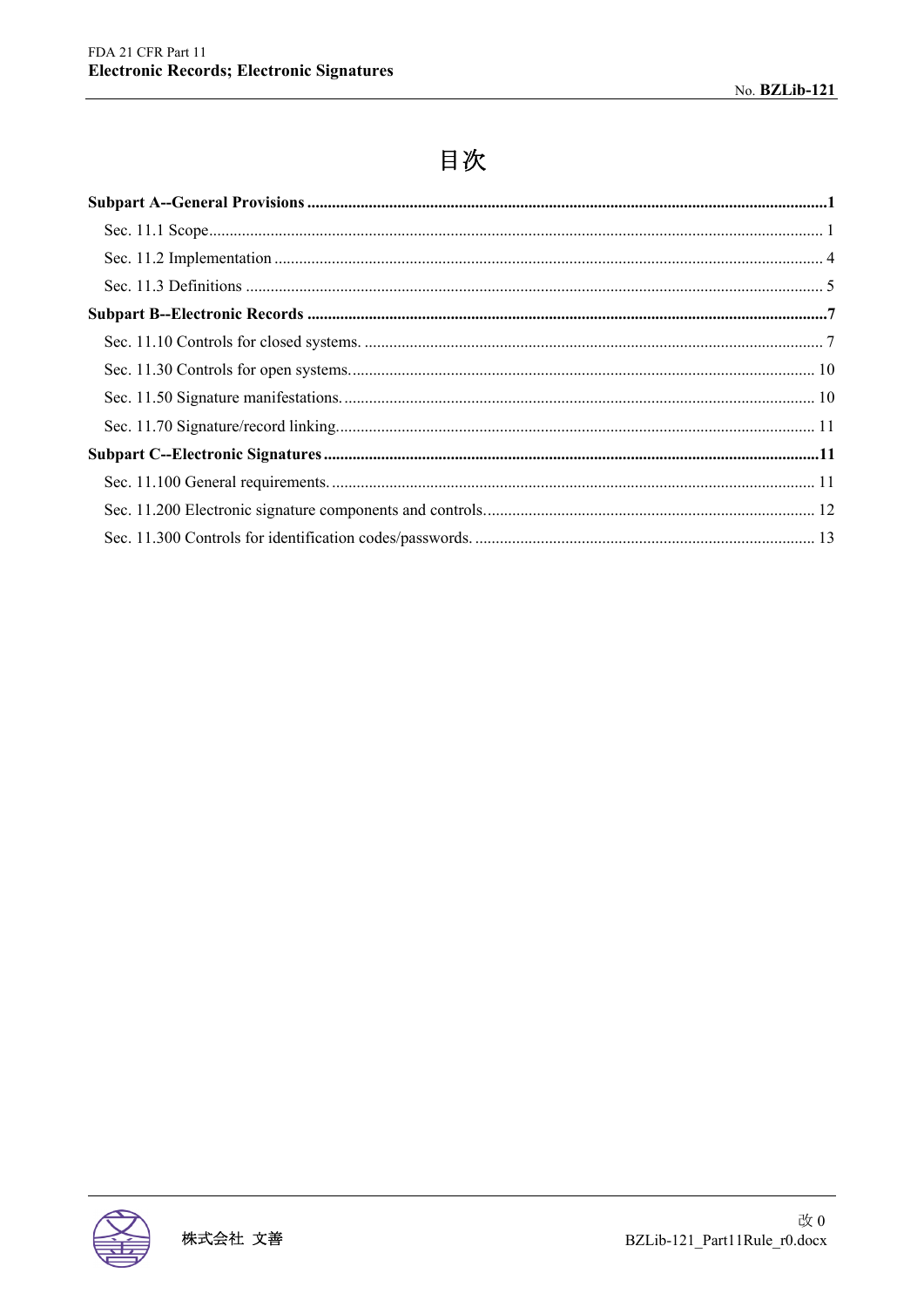# **Subpart A--General Provisions**  総則

# **Sec. 11.1 Scope**

# 適用範囲

| (a) The regulations in this part set forth the criteria<br>under which the agency considers electronic records,<br>electronic signatures, and handwritten signatures<br>executed to electronic records to be trustworthy,<br>reliable, and generally equivalent to paper records and<br>handwritten signatures executed on paper.                                                                                                                                                                                                                                                             | (a) 本 Part 中(21 CFR Part 11)に示された規制は、<br>以下のものが、信用性と信頼性があり、紙の記録<br>及び紙の上の手書き署名と同等のものと FDA が<br>見なす際の一般的判断基準を示している。                                                                                                                                                                                                                                     |
|-----------------------------------------------------------------------------------------------------------------------------------------------------------------------------------------------------------------------------------------------------------------------------------------------------------------------------------------------------------------------------------------------------------------------------------------------------------------------------------------------------------------------------------------------------------------------------------------------|--------------------------------------------------------------------------------------------------------------------------------------------------------------------------------------------------------------------------------------------------------------------------------------------------------------------------------------------------------|
| (b) This part applies to records in electronic form that<br>are created, modified, maintained, archived, retrieved,<br>or transmitted, under any records requirements set forth<br>in agency regulations. This part also applies to<br>electronic records submitted to the agency under<br>requirements of the Federal Food, Drug, and Cosmetic<br>Act and the Public Health Service Act, even if such<br>records are not specifically identified in agency<br>regulations. However, this part does not apply to paper<br>records that are, or have been, transmitted by electronic<br>means. | (b) 本 Part は、FDA の諸規制における記録につい<br>ての要件に基づき作成(created)、修正(modified)、<br>維持管理(maintained)、保管(archived)、取出<br>(retrieved)、または伝送(transmitted)される電子形式<br>の記録に適用される。また本 Part は、Federal Food,<br>Drug and Cosmetic Act (連邦食品·医薬品·化粧品<br>法) 及び Public Health Service Act (公衆衛生法)<br>の要件に基づいて FDA に提出される電子記録で<br>あれば、たとえその記録が FDA の諸規制で具体<br>的に特定されておらずとも適用される。 |
| (c) Where electronic signatures and their associated<br>electronic records meet the requirements of this part,<br>the agency will consider the electronic signatures to be<br>equivalent to full handwritten signatures, initials, and<br>other general signings as required by agency<br>specifically<br>regulations,<br>unless<br>excepted<br>by<br>regulation(s) effective on or after August 20, 1997.<br>(d) Electronic records that meet the requirements of this<br>part may be used in lieu of paper records, in accordance<br>with 11.2, unless paper records are specifically       | (c) 電子署名及びそれに関連する電子記録が本<br>Part の要件を満たしている場合、FDA はその電子<br>署名を、FDA の諸規制によって要求される手書き<br>のフルネームの署名、イニシャル、その他の一般<br>的な署名と同等のものと見なす。但し、1997年8<br>月 20 日以降に発効される規制で特に例外として<br>いる場合は除外する。<br>(d) 紙の記録が特に要求されていない限り、本Part<br>の要件を満たしている電子記録は、11.2に従い紙<br>の記録の代替として使用することができる。                                                                                  |
| required.                                                                                                                                                                                                                                                                                                                                                                                                                                                                                                                                                                                     |                                                                                                                                                                                                                                                                                                                                                        |

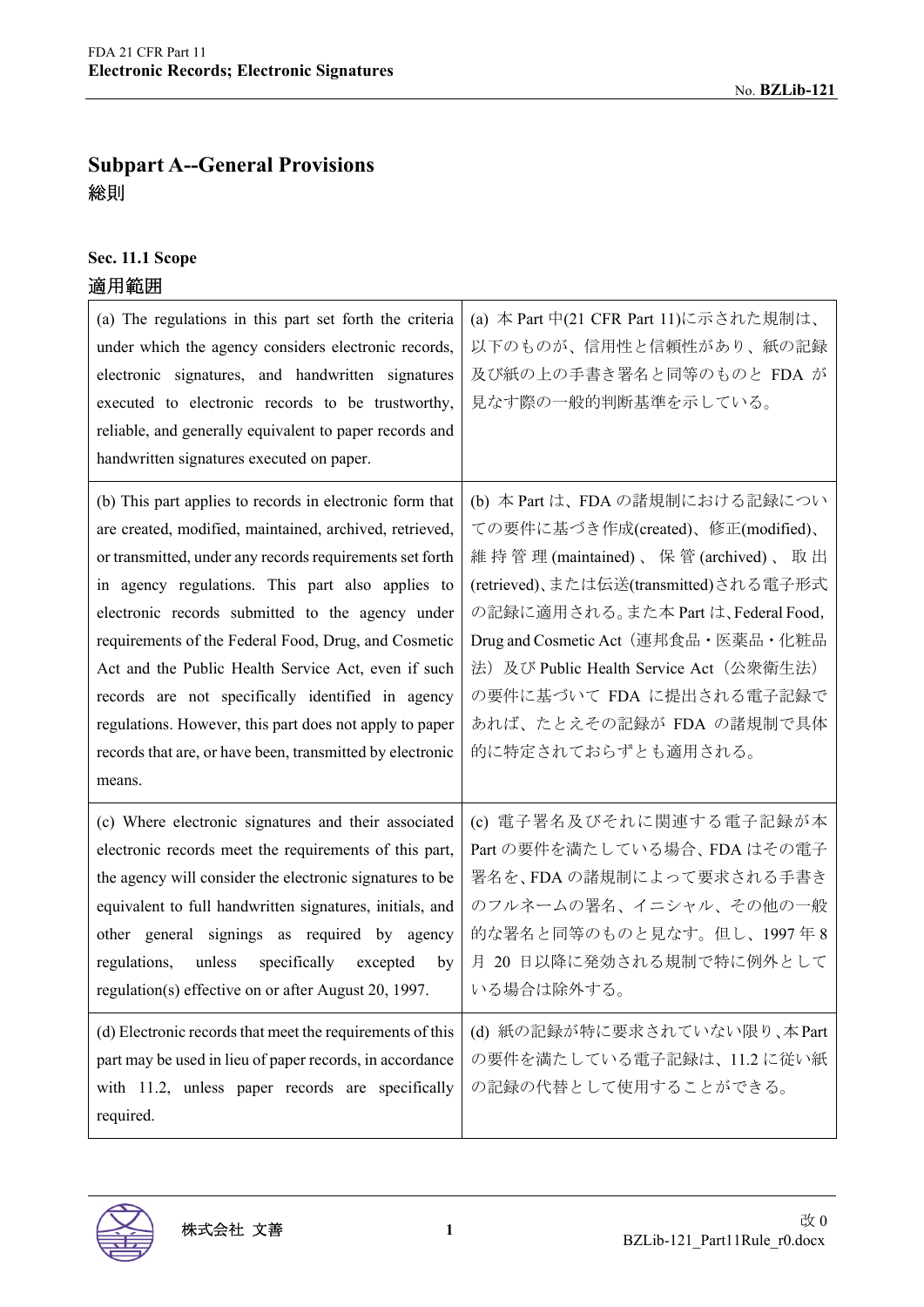| (e) Computer systems (including hardware and<br>software), controls, and attendant documentation<br>maintained under this part shall be readily available for,<br>and subject to, FDA inspection.                                                                                                                                       | (e) 本 Part の下で運用維持されるコンピュータ・<br>システム (ハードウエアとソフトウエアを含む)、<br>管理方法、及び付随するドキュメントは、FDA 査<br>察を受ける用意ができていることが求められ、査<br>察の対象となる。                                                                                                                                                                                                    |
|-----------------------------------------------------------------------------------------------------------------------------------------------------------------------------------------------------------------------------------------------------------------------------------------------------------------------------------------|-------------------------------------------------------------------------------------------------------------------------------------------------------------------------------------------------------------------------------------------------------------------------------------------------------------------------------|
| (f) This part does not apply to records required to be<br>established or maintained by 1.326 through 1.368 of<br>this chapter. Records that satisfy the requirements of<br>part 1, subpart J of this chapter, but that also are<br>required under other applicable statutory provisions or<br>regulations, remain subject to this part. | (f) 本 Part は、本 Chapter の 1.326 から 1.368 で作<br>成または維持管理することが要求される記録に<br>は適用されない。本 Chapter の Part 1 Subpart J <sup>【訳</sup><br><sup>注】</sup> に該当する記録であっても、他の法律の条項ま<br>たは規制も適用される記録は、本 Part に従う。<br>【訳注】 Part 1 は General Enforcement Regulation,<br>Subpart J は Establishment, Maintenance, and<br>Availability of Records である。 |
| (g) This part does not apply to electronic signatures<br>obtained under 101.11(d) of this chapter.                                                                                                                                                                                                                                      | (g) 本 Part は、本 Chapter の 101.11(d) 【訳注】のもと<br>で得られた電子署名には適用されない。<br>【訳注】Part 101 は Food Labeling である。                                                                                                                                                                                                                         |
| (h) This part does not apply to electronic signatures<br>obtained under 101.8(d) of this chapter.                                                                                                                                                                                                                                       | (h) 本 Part は、本 Chapter の 101.8(d) のもとで得<br>られた電子署名には適用されない。                                                                                                                                                                                                                                                                   |
| (i) This part does not apply to records required to be<br>established or maintained by part 117 of this chapter.<br>Records that satisfy the requirements of part 117 of this<br>chapter, but that also are required under other<br>applicable statutory provisions or regulations, remain<br>subject to this part.                     | (i) 本 Part は、本 Chapter の Part 117 【 <sup>訳注】</sup> で作成<br>または維持管理することが要求される記録には<br>適用されない。本 Chapter の Part 117 の要件を満<br>たす記録であっても、他の法律の条項または規制<br>も適用される記録は、本 Part に従う。<br>【訳注】Part 117 は Current Good Manufacturing<br>Practice, Hazard Analysis, and Risk-based Preventive<br>Controls for Human Food である。                  |

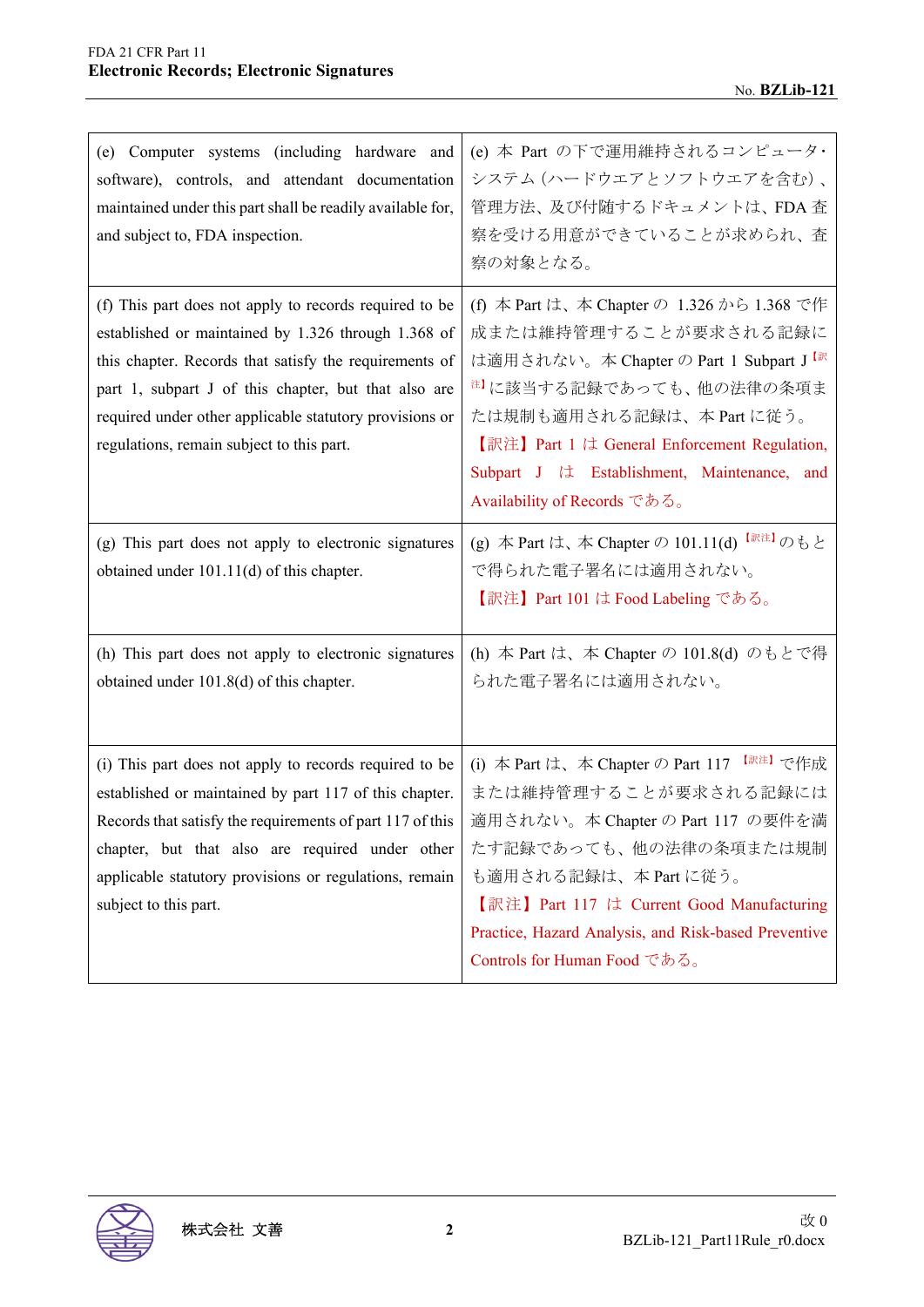| (j) This part does not apply to records required to be<br>established or maintained by part 507 of this chapter.<br>Records that satisfy the requirements of part 507 of this<br>chapter, but that also are required under other<br>applicable statutory provisions or regulations, remain<br>subject to this part.                       | (j) 本 Part は、本 Chapter の Part 507 [ <sup>訳注]</sup> で作成<br>または維持管理することが要求される記録には<br>適用されない。本 Chapter の Part 507 の要件を満<br>たす記録であっても、他の法律の条項または規制<br>も適用される記録は、本 Part に従う。<br>【訳注】Part 507 は Current Good Manufacturing<br>Practice, Hazard Analysis, and Risk-based Preventive<br>Controls for Food for Animals である。                                                                                                        |
|-------------------------------------------------------------------------------------------------------------------------------------------------------------------------------------------------------------------------------------------------------------------------------------------------------------------------------------------|---------------------------------------------------------------------------------------------------------------------------------------------------------------------------------------------------------------------------------------------------------------------------------------------------------------------------------------------------------------------------------------------------------------------------|
| (k) This part does not apply to records required to be<br>established or maintained by part 112 of this chapter.<br>Records that satisfy the requirements of part 112 of this<br>chapter, but that also are required under other<br>applicable statutory provisions or regulations, remain<br>subject to this part.                       | (k) 本 Part は、本 Chapter の Part 112 <sup>【訳注】</sup> で作成<br>または維持管理することが要求される記録には<br>適用されない。本 Chapter の Part 112 の要件を満<br>たす記録であっても、他の法律の条項または規制<br>も適用される記録は、本 Part に従う。<br>【訳注】 Part 112 は Standards for the growing<br>Harvesting, Packaging, and Holding of Produce for<br>Human Consumption である。                                                                                                                        |
| (l) This part does not apply to records required to be<br>established or maintained by subpart L of part 1 of this<br>chapter. Records that satisfy the requirements of<br>subpart L of part 1 of this chapter, but that also are<br>required under other applicable statutory provisions or<br>regulations, remain subject to this part. | (1) $\#$ Part $\forall x, \#$ Chapter $\oslash$ Part 1 Subpart L [<br>で作成または維持管理することが要求される記<br>録には適用されない。本 Chapter の Part 1 Subpart<br>Lの要件を満たす記録であっても、他の法律の条<br>項または規制も適用される記録は、本Partに従う。<br>【訳注】Part 1 は General Enforcement Regulation,<br>Subpart L <i>i</i> $\pm$ Foreign Supplier Verification Programs<br>for Food Importers である。                                                                                  |
| (m) This part does not apply to records required to be<br>established or maintained by subpart M of part 1 of this<br>chapter. Records that satisfy the requirements of<br>subpart M of part 1 of this chapter, but that also are<br>required under other applicable statutory provisions or<br>regulations, remain subject to this part. | 【訳<br>(m) $\#$ Part $\forall x$ , $\#$ Chapter $\oslash$ Part 1 Subpart M<br><sup>注】</sup> で作成または維持管理することが要求される<br>記録には適用されない。本 Chapter の Part 1 Subpart<br>Mの要件を満たす記録であっても、他の法律の条<br>項または規制も適用される記録は、本Partに従う。<br>【訳注】Part 1 は General Enforcement Regulation,<br>Accreditation of Third-Party<br>Subpart<br>$\mathbf{M}$<br>は<br>Certification Bodies To Conduct Food Safety Audits<br>and To Issue Certifications である。 |

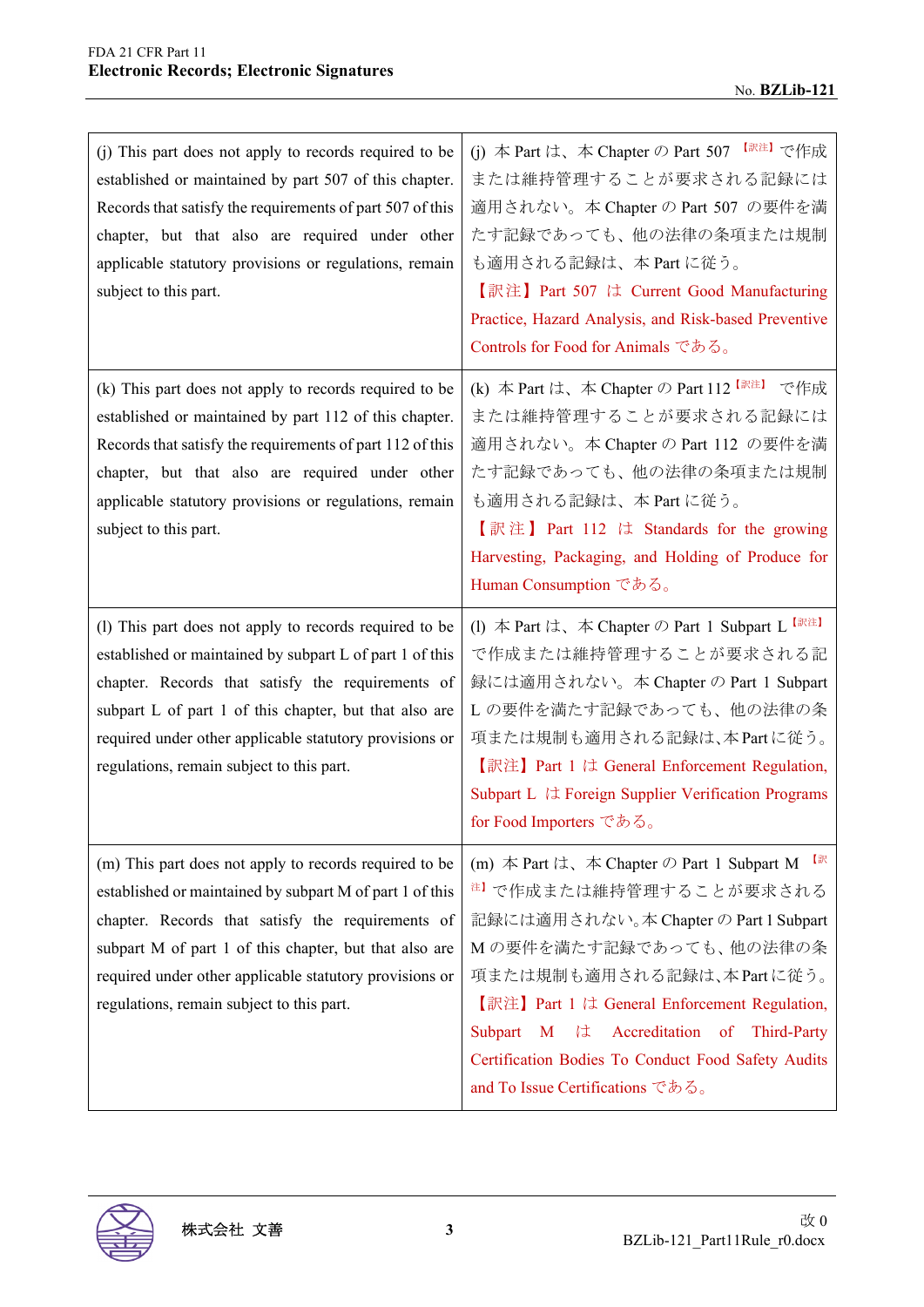| (n) This part does not apply to records required to be<br>established or maintained by subpart O of part 1 of this<br>chapter. Records that satisfy the requirements of<br>subpart O of part 1 of this chapter, but that also are<br>required under other applicable statutory provisions or<br>regulations, remain subject to this part. | 【訳注】<br>(n) $\#$ Part $\forall x, \#$ Chapter $\oslash$ Part 1 Subpart O<br>で作成または維持管理することが要求される記<br>録には適用されない。本 Chapter の Part 1 Subpart<br>Oの要件を満たす記録であっても、他の法律の条<br>項または規制も適用される記録は、本Partに従う。<br>【訳注】 Part 1 は General Enforcement Regulation,<br>Subpart O は Sanitary Transportation of Human and<br>Animal Food である。 |
|-------------------------------------------------------------------------------------------------------------------------------------------------------------------------------------------------------------------------------------------------------------------------------------------------------------------------------------------|---------------------------------------------------------------------------------------------------------------------------------------------------------------------------------------------------------------------------------------------------------------------------------------------------------------------------|
| (o) This part does not apply to records required to be<br>established or maintained by part 121 of this chapter.<br>Records that satisfy the requirements of part 121 of this<br>chapter, but that also are required under other<br>applicable statutory provisions or regulations, remain<br>subject to this part.                       | (o) 本 Part は、本 Chapter の Part 121 で作成また<br>は維持管理することが要求される記録には適用<br>されない。本 Chapter の Part 121 の要件を満たす<br>記録であっても、他の法律の条項または規制も適<br>用される記録は、本 Part に従う。                                                                                                                                                                    |

[62 FR 13464, Mar. 20, 1997, as amended at 69 FR 71655, Dec. 9, 2004; 79 FR 71253, 71291, Dec. 1, 2014; 80 FR 71253, June 19, 2015; 80 FR 56144, 56336, Sept. 17, 2015; 80 FR 74352, 74547, 74667, Nov. 27, 2015; 81 FR 20170, Apr. 6, 2016; 81 FR 34218, May 27, 2016]

# **Sec. 11.2 Implementation**

#### 実施

| (a) For records required to be maintained but not<br>submitted to the agency, persons may use electronic<br>records in lieu of paper records or electronic signatures<br>in lieu of traditional signatures, in whole or in part,<br>provided that the requirements of this part are met. | (a) 維持管理義務はあるがFDAへの提出は必要と<br>されない記録に関し、本 Part の要件が満たされて<br>いる場合、部分的または全面的に、<br>紙の記録の代替として電子記録を使用する<br>従来の署名の代替として電子署名を使用する<br>ことができる。 |
|------------------------------------------------------------------------------------------------------------------------------------------------------------------------------------------------------------------------------------------------------------------------------------------|---------------------------------------------------------------------------------------------------------------------------------------|
| (b) For records submitted to the agency, persons may<br>use electronic records in lieu of paper records or<br>electronic signatures in lieu of traditional signatures, in<br>whole or in part, provided that:                                                                            | (b) FDA に提出される記録に関し、以下に示す条<br>件が満たされている場合、部分的または全面的<br>に、<br>紙の記録の代替として電子記録を使用する<br>従来の署名の代替として電子署名を使用する<br>ことができる。<br>条件:            |
| (1) The requirements of this part are met; and                                                                                                                                                                                                                                           | (1) 本 Part の要件を満たし、かつ                                                                                                                 |

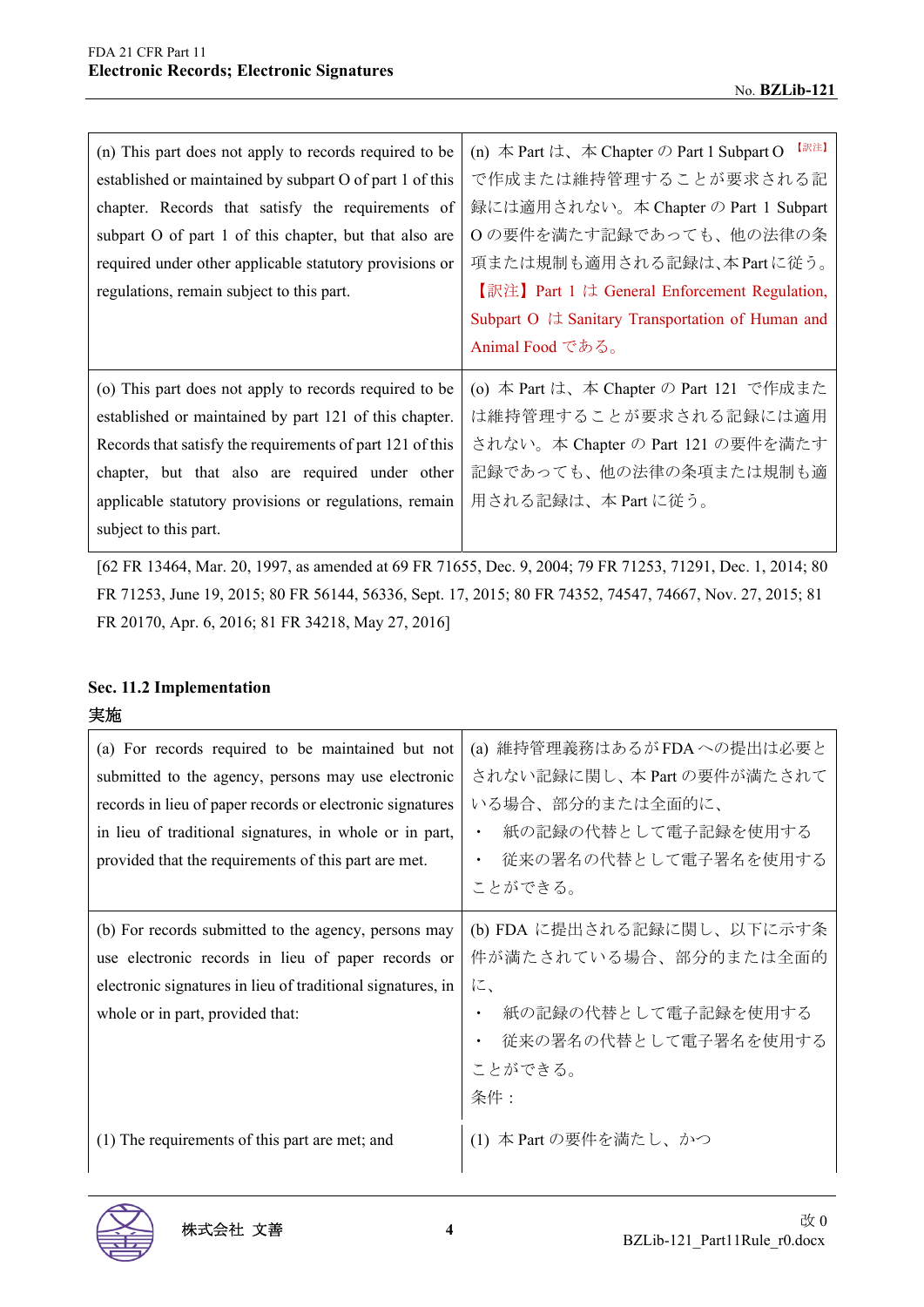| (2) The document or parts of a document to be                | (2) 提出しようとしているドキュメントまたはド                  |
|--------------------------------------------------------------|-------------------------------------------|
|                                                              |                                           |
| submitted have been identified in public docket No.          | キュメントの一部が、電子形式で FDA が受理し                  |
| 92S-0251 as being the type of submission the agency          | 得るものとしてパブリック・ドケット No.92S-                 |
| accepts in electronic form. This docket will identify        | 0251 <sup>【訳注】</sup> に特定されていること。          |
| specifically what types of documents or parts of             | このドケットでは、以下のことを特定している。                    |
| documents are acceptable for submission in electronic        | 具体的にどのような種類のドキュメント、ま                      |
| form without paper records and the agency receiving          | たはどの部分が、紙の記録を伴わずに電子形式で                    |
| unit(s) (e.g., specific center, office, division, branch) to | の提出が認められるのか、及び                            |
| which such submissions may be made. Documents to             | 提出先となる FDA の受理部署 (例:特定のセ<br>$\bullet$     |
| agency receiving unit(s) not specified in the public         | ンター、局、部門、支部等)                             |
| docket will not be considered as official if they are        | FDA 受理部署に対して、ここで特定されていない                  |
| submitted in electronic form; paper forms of such            | ドキュメントを電子形式で提出する場合、それは                    |
| documents will be considered as official and must            | 公式なものとは見なされない。あくまでも紙形式                    |
| accompany any electronic records. Persons are                | で提出されるものが公式なものと見なされるた                     |
| expected to consult with the intended agency receiving       | め、紙のドキュメントを電子記録に添付しなけれ                    |
| unit for details on how (e.g., method of transmission,       | ばならない。                                    |
| media, file formats, and technical protocols) and            | 電子形式での提出方法の詳細(例:伝送の方法、                    |
| whether to proceed with the electronic submission.           | 媒体、ファイルのフォーマット、技術的なプロト                    |
|                                                              | コル)及び電子申請を進めて良いか否かに関して                    |
|                                                              | は、当該の FDA 受理部署に問い合わせること。                  |
|                                                              | 【訳注】 パブリック・ドケットは、2008/1/15 付で             |
|                                                              | Federal Docket Management System (FDMS)   |
|                                                              | http://www.Regulations.govに移管された。92S-0251 |
|                                                              | は FDA-1992-S-0039 として管理されている。             |
|                                                              |                                           |

#### **Sec. 11.3 Definitions**

| 定義                                                                                             |                                                                                                                           |
|------------------------------------------------------------------------------------------------|---------------------------------------------------------------------------------------------------------------------------|
| The definitions and interpretations of terms<br>(a)                                            | (a) FFDCA (連邦食品・医薬品・化粧品法) の Section                                                                                       |
| contained in section 201 of the act apply to those terms                                       | 201 にある用語が本 Part で使用されている場合、                                                                                              |
| when used in this part.                                                                        | その定義と解釈は FFDCA の Section 201 に従う。                                                                                         |
| (b) The following definitions of terms also apply to this<br>part:                             | (b) 以下の用語の定義も、本 Part に適用される。                                                                                              |
| (1) Act means the Federal Food, Drug, and Cosmetic<br>Act (secs. 201-903 (21 U.S.C. 321-393)). | (1) Act $\xi$ it, Federal Food, Drug and Cosmetic<br>Act(Section 201-903(21U.S.C.321-393))(連邦食品·<br>医薬品・化粧品法、FFDCA)を意味する。 |

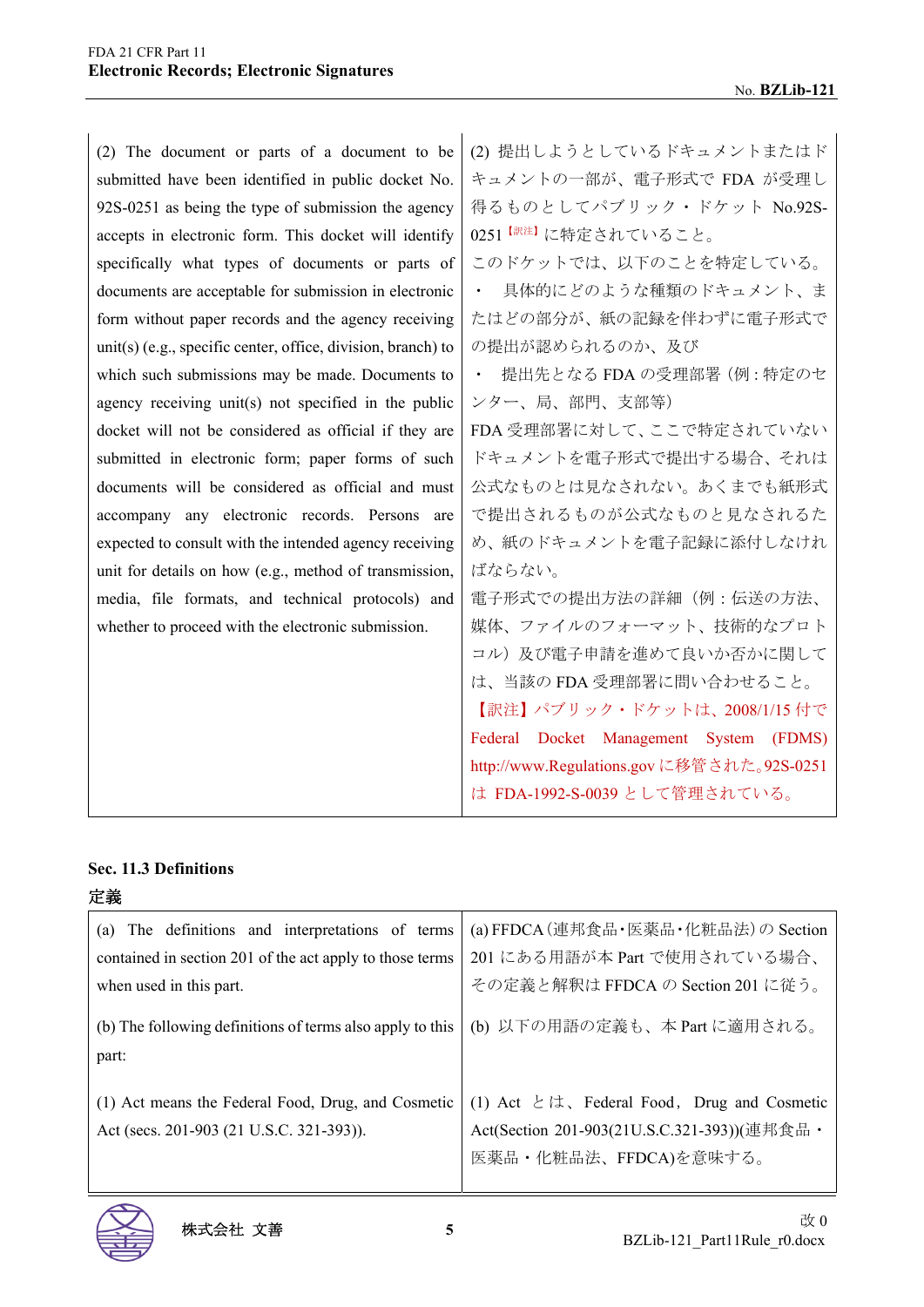| (2) Agency means the Food and Drug Administration.                                                                                                                                                                                          | (2) Agency とは食品医薬品局(FDA)を意味する。                                                      |
|---------------------------------------------------------------------------------------------------------------------------------------------------------------------------------------------------------------------------------------------|-------------------------------------------------------------------------------------|
| (3) Biometrics means a method of verifying an                                                                                                                                                                                               | (3) バイオメトリクス (生物測定法) とは、個人の                                                         |
| individual's identity based on measurement of the                                                                                                                                                                                           | 身体的な特徴や反復可能な動作がその個人に特                                                               |
| individual's physical feature(s) or repeatable action(s)                                                                                                                                                                                    | 有のものであり、かつ計測可能である場合、その                                                              |
| where those features and/or actions are both unique to                                                                                                                                                                                      | 計測に基づいて本人であることを確認する方法                                                               |
| that individual and measurable.                                                                                                                                                                                                             | である。                                                                                |
| (4) Closed system means an environment in which                                                                                                                                                                                             | (4) クローズド・システムとは、システムへのアク                                                           |
| system access is controlled by persons who are                                                                                                                                                                                              | セスが、そのシステム上の電子記録の内容に責任                                                              |
| responsible for the content of electronic records that are                                                                                                                                                                                  | を持つ者(persons)により管理されている環境をい                                                         |
| on the system.                                                                                                                                                                                                                              | う。                                                                                  |
| (5) Digital signature means an electronic signature                                                                                                                                                                                         | (5) デジタル署名とは、署名者認証の暗号化技術                                                            |
| based upon cryptographic methods of originator                                                                                                                                                                                              | に基づく電子署名である。デジタル署名は一連の                                                              |
| authentication, computed by using a set of rules and a                                                                                                                                                                                      | 規則とパラメータにより演算処理され、署名者が                                                              |
| set of parameters such that the identity of the signer and                                                                                                                                                                                  | 本人であること、及びデータが完全であることを                                                              |
| the integrity of the data can be verified.                                                                                                                                                                                                  | 立証する。                                                                               |
| (6) Electronic record means any combination of text,                                                                                                                                                                                        | (6) 電子記録とは、コンピュータ・システムによっ                                                           |
| graphics, data, audio, pictorial, or other information                                                                                                                                                                                      | て作成、修正、維持管理、保管、取出または配信                                                              |
| representation in digital form that is created, modified,                                                                                                                                                                                   | されるテキスト、グラフィック、データ、音声、                                                              |
| maintained, archived, retrieved, or distributed by a                                                                                                                                                                                        | 画像、その他任意の情報の組み合わせをデジタル                                                              |
| computer system.                                                                                                                                                                                                                            | 形式で表現したものをいう。                                                                       |
| (7) Electronic signature means a computer data<br>compilation of any symbol or series of symbols<br>executed, adopted, or authorized by an individual to be<br>the legally binding equivalent of the individual's<br>handwritten signature. | (7) 電子署名とは、手書き署名と同等の法的拘束<br>力があるものとして本人が実行、採用、承認する<br>記号をコンピュータデータとして編集したもの<br>である。 |

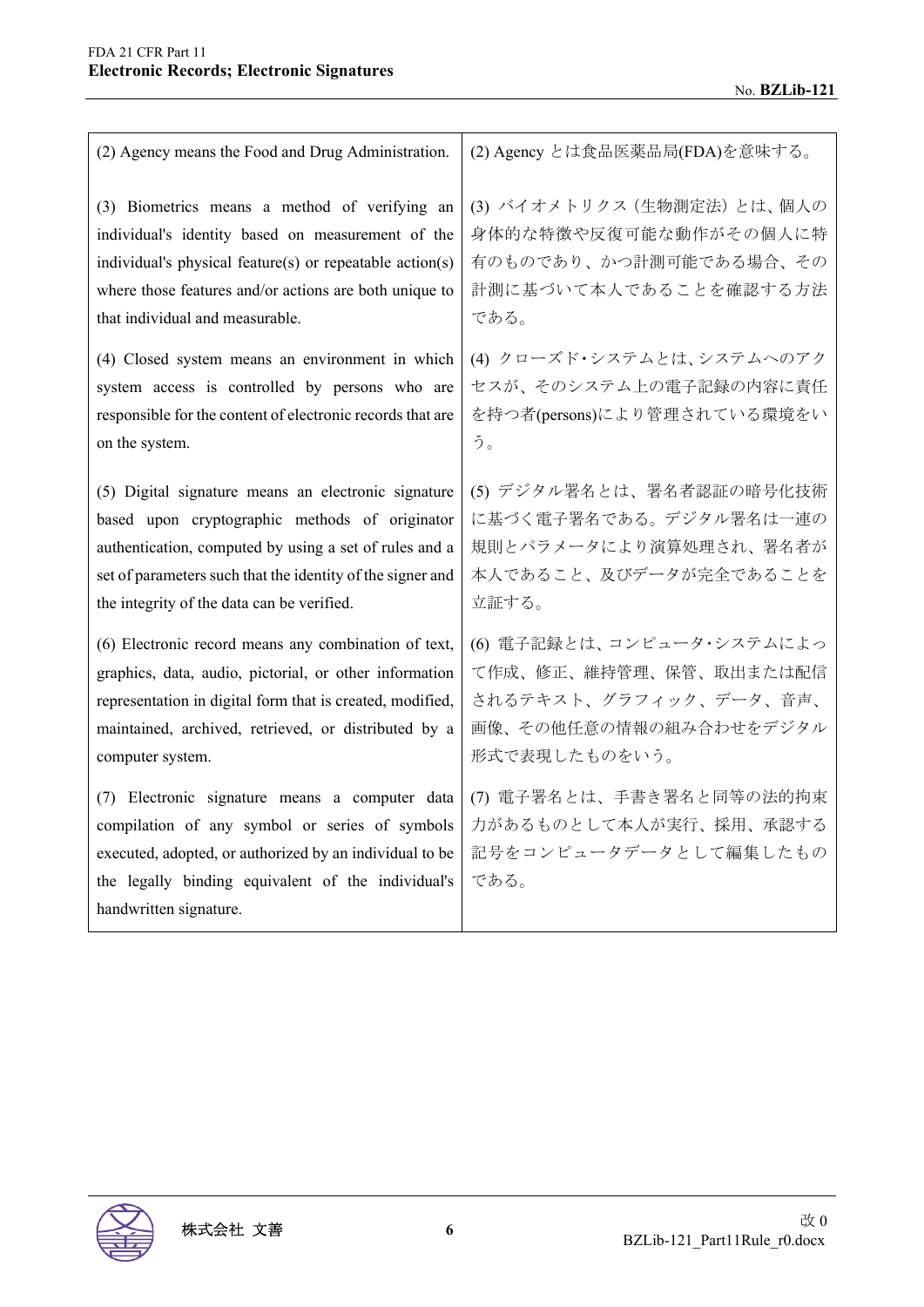| (8) Handwritten signature means the scripted name or                                                                                                                                | (8) 手書き署名とは、本人による手書きの名前ま                                                      |
|-------------------------------------------------------------------------------------------------------------------------------------------------------------------------------------|-------------------------------------------------------------------------------|
| legal mark of an individual handwritten by that                                                                                                                                     | たは法的な印であり、ある永久的な形態の文書が                                                        |
| individual and executed or adopted with the present                                                                                                                                 | 正しいことを証明するという意図をもって行わ                                                         |
| intention to authenticate a writing in a permanent form.                                                                                                                            | れる、または採用されるものである。                                                             |
| The act of signing with a writing or marking instrument                                                                                                                             | ペンやスタイラス等の筆記用具やマーキング用                                                         |
| such as a pen or stylus is preserved. The scripted name                                                                                                                             | 具を使った署名行為が保存される。                                                              |
| or legal mark, while conventionally applied to paper,                                                                                                                               | 手書きの名前または法的な印は慣例的には紙に                                                         |
| may also be applied to other devices that capture the                                                                                                                               | 対して行われているが、名前や印を取り込むデバ                                                        |
| name or mark.                                                                                                                                                                       | イスに対して行われる場合もある。                                                              |
| (9) Open system means an environment in which<br>system access is not controlled by persons who are<br>responsible for the content of electronic records that are<br>on the system. | (9) オープン・システムとは、システムへのアクセ<br>スが、そのシステム上の電子記録の内容に責任を<br>持つ者によっては管理されていない環境をいう。 |
|                                                                                                                                                                                     |                                                                               |

# **Subpart B--Electronic Records**  電子記録

# **Sec. 11.10 Controls for closed systems.**

# クローズド・システムの管理

| Persons who use closed systems to create, modify,<br>maintain, or transmit electronic records shall employ<br>procedures and controls designed to ensure the<br>authenticity, integrity, and, when appropriate, the<br>confidentiality of electronic records, and to ensure that<br>the signer cannot readily repudiate the signed record as<br>not genuine. Such procedures and controls shall include<br>the following: | クローズド・システムを使って電子記録の作成、<br>修正、維持管理または伝送を行う者は、以下を確<br>実にするための手順と管理方法を用いなければ<br>ならない。<br>電子記録の信憑性、完全性、必要に応じて機<br>$\bullet$<br>密性<br>署名された記録が本物ではない、と署名者が<br>容易に否認できないようにする<br>この手順と管理方法には、下記の事項を含む。 |
|---------------------------------------------------------------------------------------------------------------------------------------------------------------------------------------------------------------------------------------------------------------------------------------------------------------------------------------------------------------------------------------------------------------------------|--------------------------------------------------------------------------------------------------------------------------------------------------------------------------------------------------|
| (a) Validation of systems to ensure accuracy,<br>reliability, consistent intended performance, and the<br>ability to discern invalid or altered records.                                                                                                                                                                                                                                                                  | (a) 以下を確実にするためにシステムのバリデ<br>ーションを実施する。<br>正確である<br>信頼性がある<br>٠<br>一貫して意図通りの性能である<br>無効な記録や変更された記録を識別できる<br>$\bullet$                                                                              |

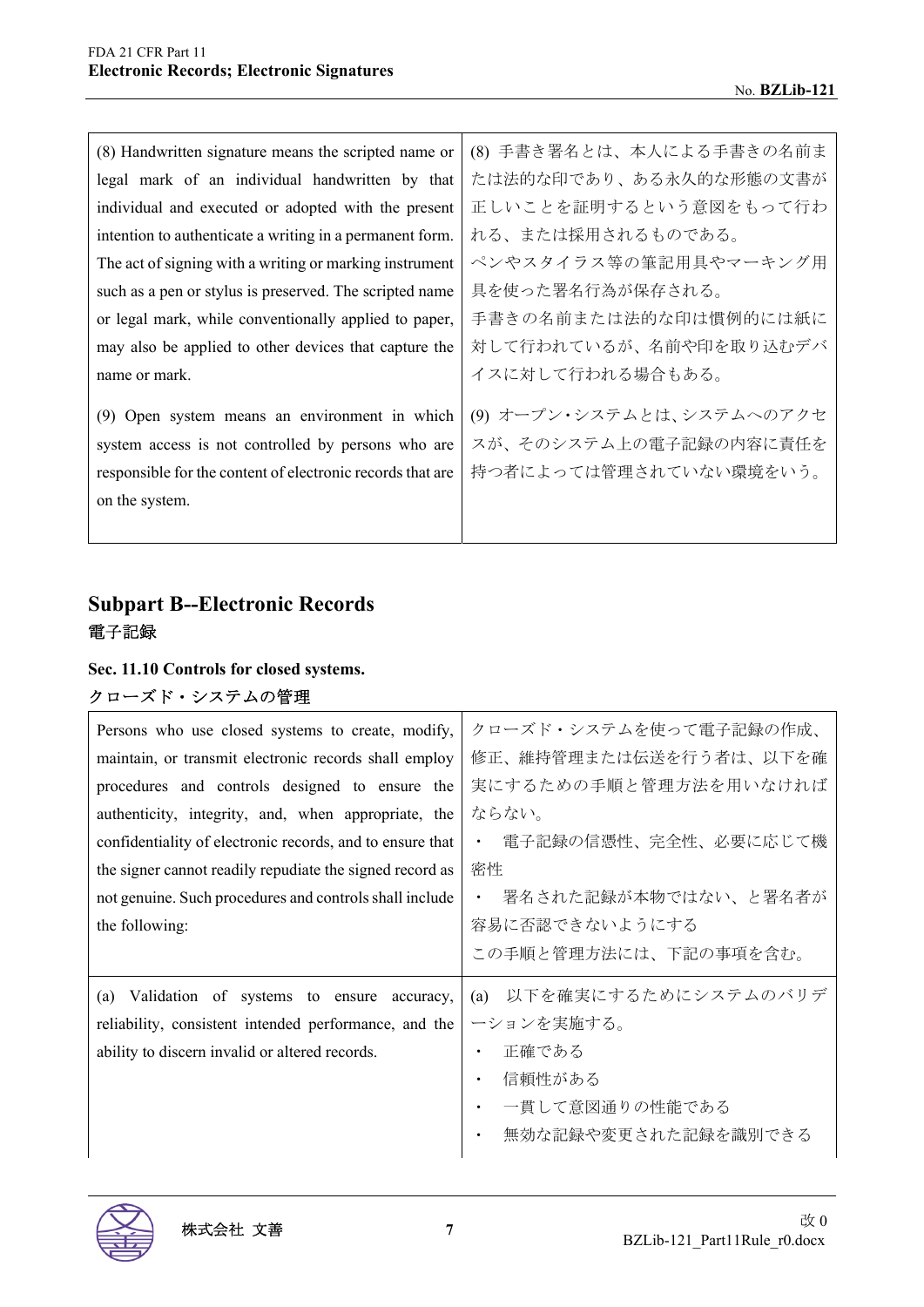| (b) The ability to generate accurate and complete                                                                                                                                                                                                                                                                                                                                                                                                                                | (b) FDA による査察、レビュー及びコピーに応ず                                                                                                                                                                                                             |
|----------------------------------------------------------------------------------------------------------------------------------------------------------------------------------------------------------------------------------------------------------------------------------------------------------------------------------------------------------------------------------------------------------------------------------------------------------------------------------|----------------------------------------------------------------------------------------------------------------------------------------------------------------------------------------------------------------------------------------|
| copies of records in both human readable and electronic                                                                                                                                                                                                                                                                                                                                                                                                                          | るために、正確で完全な記録のコピーを、人間が                                                                                                                                                                                                                 |
| form suitable for inspection, review, and copying by                                                                                                                                                                                                                                                                                                                                                                                                                             | 読むことができる形式と電子形式の両方で生成                                                                                                                                                                                                                  |
| the agency. Persons should contact the agency if there                                                                                                                                                                                                                                                                                                                                                                                                                           | する能力を持つ。FDA がそのような電子記録のレ                                                                                                                                                                                                               |
| are any questions regarding the ability of the agency to                                                                                                                                                                                                                                                                                                                                                                                                                         | ビューやコピーを行うことができるか否かにつ                                                                                                                                                                                                                  |
| perform such review and copying of the electronic                                                                                                                                                                                                                                                                                                                                                                                                                                | いて質問がある場合は、FDA に問い合わせるこ                                                                                                                                                                                                                |
| records.                                                                                                                                                                                                                                                                                                                                                                                                                                                                         | と。                                                                                                                                                                                                                                     |
| (c) Protection of records to enable their accurate and                                                                                                                                                                                                                                                                                                                                                                                                                           | (c) 記録の保存期間中にその記録を正確かつ迅速                                                                                                                                                                                                               |
| ready retrieval throughout the records retention period.                                                                                                                                                                                                                                                                                                                                                                                                                         | に取り出しできるように、記録を保護する。                                                                                                                                                                                                                   |
| (d) Limiting system access to authorized individuals.                                                                                                                                                                                                                                                                                                                                                                                                                            | (d) システムへのアクセスを権限のある個人にの<br>み限定する。                                                                                                                                                                                                     |
| (e) Use of secure, computer-generated, time-stamped<br>audit trails to independently record the date and time of<br>operator entries and actions that create, modify, or<br>delete electronic records. Record changes shall not<br>obscure previously recorded information. Such audit<br>trail documentation shall be retained for a period at<br>least as long as that required for the subject electronic<br>records and shall be available for agency review and<br>copying. | (e) コンピュータで生成される安全なタイムスタ<br>ンプ付の監査証跡を使用し、電子記録を作成、修<br>正、削除するようなオペレータ入力や操作の日時<br>[操作とは] 独立させて記録する。記録を変<br>を、<br>更する場合は、それ以前に記録されていた情報を<br>残しておく。このような監査証跡のドキュメント<br>は、対象となる電子記録に求められる保存期間<br>と、少なくとも同一期間保存し、FDA がレビュー<br>及びコピーできるようにする。 |
| (f) Use of operational system checks to enforce                                                                                                                                                                                                                                                                                                                                                                                                                                  | (f) 必要に応じ、操作に関するシステム·チェック                                                                                                                                                                                                              |
| permitted sequencing of steps and events, as                                                                                                                                                                                                                                                                                                                                                                                                                                     | を実施し、操作や事象が許可された順序で行われ                                                                                                                                                                                                                 |
| appropriate.                                                                                                                                                                                                                                                                                                                                                                                                                                                                     | るよう強制する。                                                                                                                                                                                                                               |
| (g) Use of authority checks to ensure that only<br>individuals<br>authorized<br>can<br>the<br>system,<br>use<br>electronically sign a record, access the operation or<br>computer system input or output device, alter a record,<br>or perform the operation at hand.                                                                                                                                                                                                            | (g) 権限のある個人のみが以下を行い得るよう権<br>限チェックを実施する。<br>システムの利用<br>$\bullet$ . $\bullet$<br>記録への電子署名<br>$\bullet$ .<br>操作、またはコンピュータシステムの入出力<br>$\bullet$<br>装置へのアクセス<br>記録の変更、または<br>手元操作の実行                                                        |

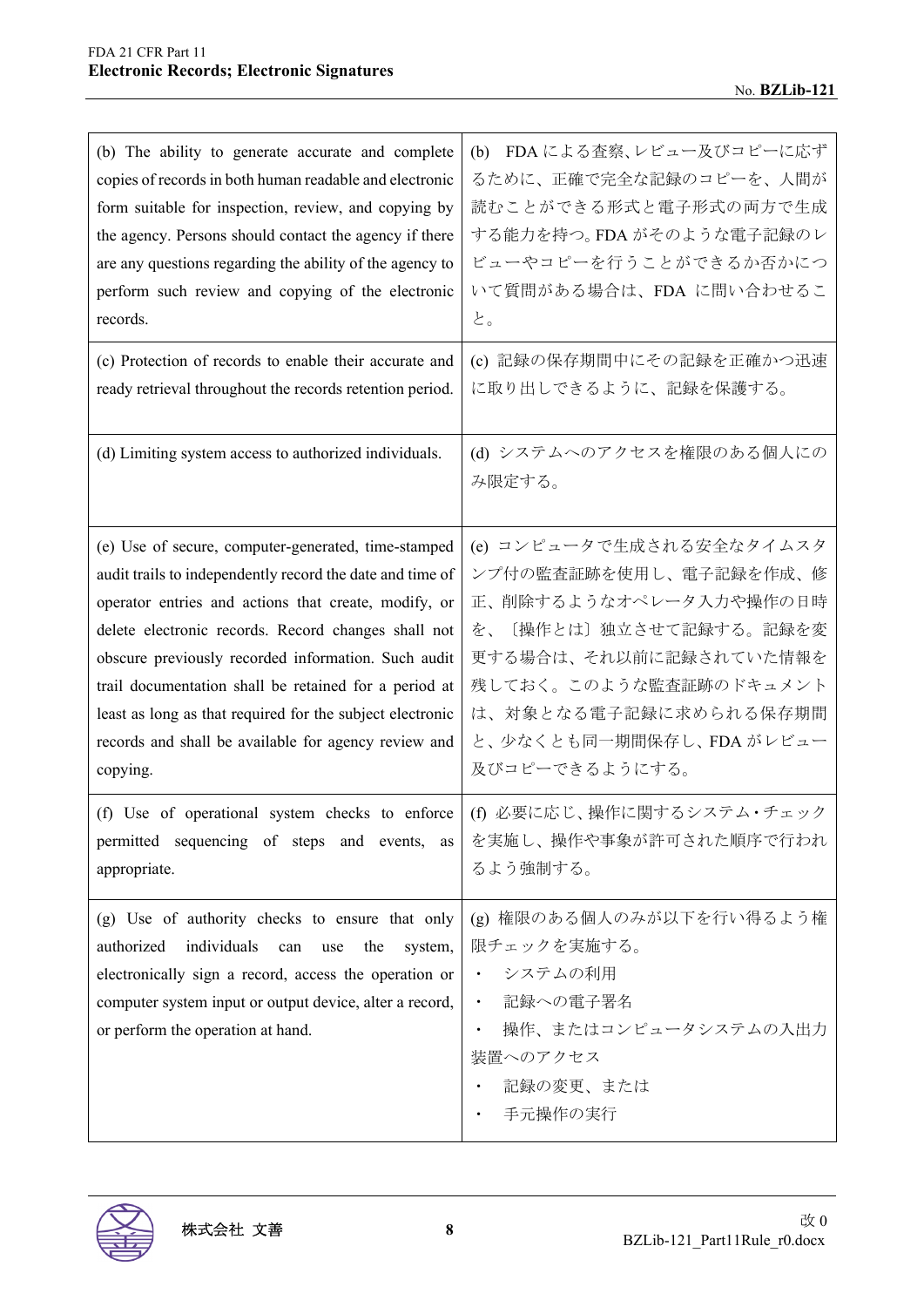| (h) Use of device (e.g., terminal) checks to determine,                                                                                                                                                                                   | (h) 必要に応じ、データ入力や操作コマンドの出                                                                         |
|-------------------------------------------------------------------------------------------------------------------------------------------------------------------------------------------------------------------------------------------|--------------------------------------------------------------------------------------------------|
| as appropriate, the validity of the source of data input                                                                                                                                                                                  | 所の妥当性を判定するため、デバイス(例:端末                                                                           |
| or operational instruction.                                                                                                                                                                                                               | 装置)のチェックを実施する。                                                                                   |
| (i) Determination that persons who develop, maintain,<br>or use electronic record/electronic signature systems<br>have the education, training, and experience to perform<br>their assigned tasks.                                        | (i) 電子記録/電子署名システムを開発、保守、使<br>用する者が担当職務の遂行に必要な教育、訓練、<br>経験を有しているか否かを判定する。                         |
| (i) The establishment of, and adherence to, written<br>policies that hold individuals accountable and<br>responsible for actions initiated under their electronic<br>signatures, in order to deter record and signature<br>falsification. | (i) 記録及び署名の偽造を防止するために、署名<br>者本人に説明責任があり、電子署名の下で行った<br>行為に対する責任を負うことを定めた文書化さ<br>れた方針を設け、これを遵守させる。 |
| (k) Use of appropriate controls over systems                                                                                                                                                                                              | (k) システムのドキュメンテーションに関し、以                                                                         |
| documentation including:                                                                                                                                                                                                                  | 下を含む適切な管理を実施する。                                                                                  |
| (1) Adequate controls over the distribution of, access                                                                                                                                                                                    | (1) システムの運用操作や保守に関するドキュメ                                                                         |
| to, and use of documentation for system operation and                                                                                                                                                                                     | ントの配布、アクセス、使用についての適切な管                                                                           |
| maintenance.                                                                                                                                                                                                                              | 理。                                                                                               |
| (2) Revision and change control procedures to maintain<br>audit trail that documents<br>time-sequenced<br>an<br>development<br>and<br>modification<br>of<br>systems<br>documentation.                                                     | (2) システムのドキュメンテーションの時系列的<br>作成及び修正を記録するための監査証跡を維持<br>するための改訂/変更管理手順。                             |

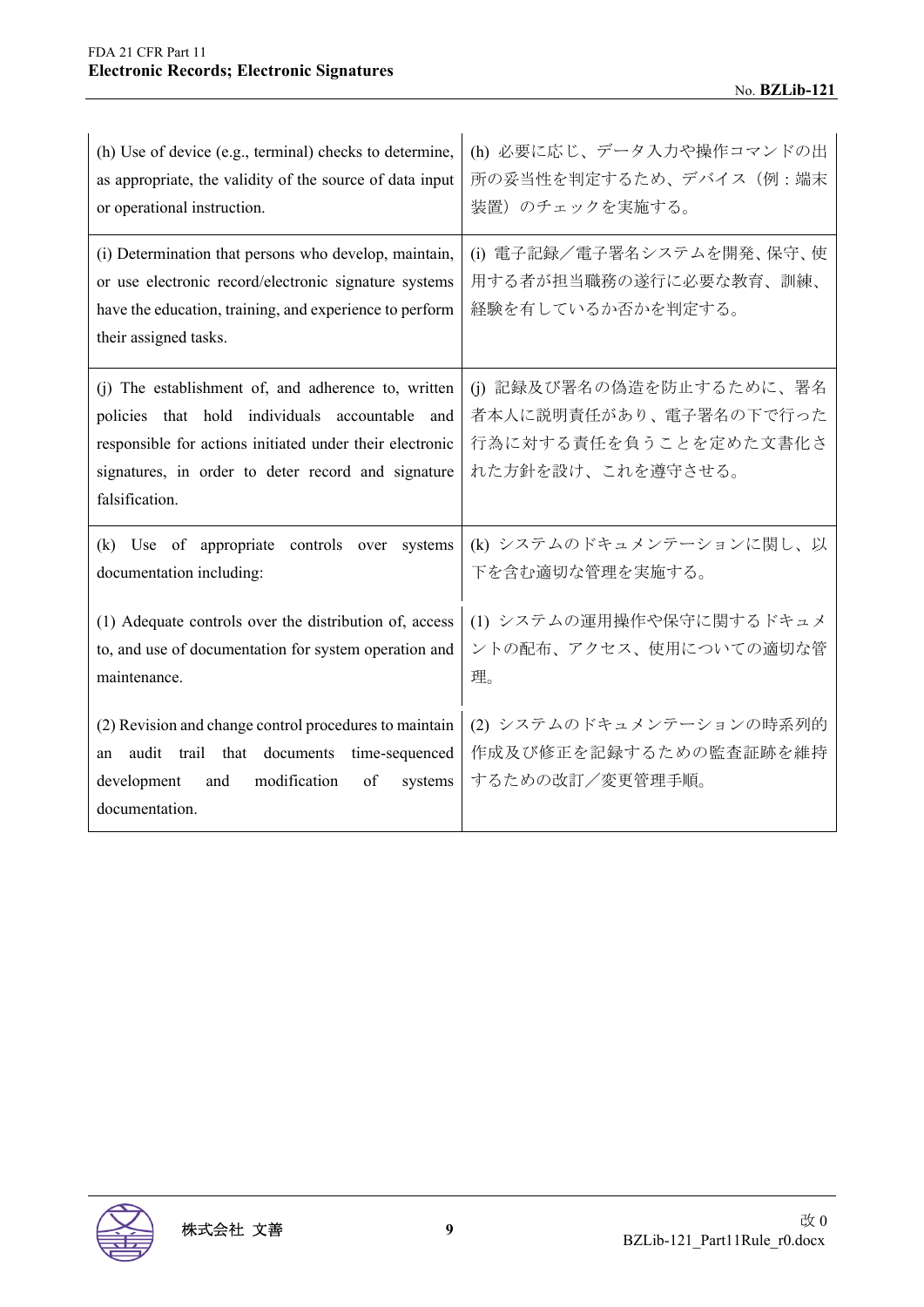## **Sec. 11.30 Controls for open systems.**

## オープン・システムの管理

| オープン・システムを使用して電子記録の作成、                                                                                                                                                                                                                                                                                                            |
|-----------------------------------------------------------------------------------------------------------------------------------------------------------------------------------------------------------------------------------------------------------------------------------------------------------------------------------|
| 修正、維持管理、伝送を行う者は、電子記録が作                                                                                                                                                                                                                                                                                                            |
| 成されてから受け取るまでの間に、電子記録の信                                                                                                                                                                                                                                                                                                            |
| 憑性、完全性、必要に応じて機密性を確保できる                                                                                                                                                                                                                                                                                                            |
| ような手順/管理を採用しなければならない。そ<br>confidentiality of electronic records from the point of                                                                                                                                                                                                                                                 |
| れらには、<br>their creation to the point of their receipt. Such                                                                                                                                                                                                                                                                       |
| 必要に応じて 11.10 に定める手順/管理、及<br>procedures and controls shall include those identified<br>$\bullet$                                                                                                                                                                                                                                   |
| び<br>in 11.10, as appropriate, and additional measures such                                                                                                                                                                                                                                                                       |
| ・ このような状況で必要とされる、記録の信憑                                                                                                                                                                                                                                                                                                            |
| 性、完全性、機密性を確保するためのドキュメン                                                                                                                                                                                                                                                                                                            |
| ト暗号化や適切なデジタル署名規格の使用、とい<br>circumstances, record authenticity, integrity, and                                                                                                                                                                                                                                                      |
| った追加手段                                                                                                                                                                                                                                                                                                                            |
| が含まれる。                                                                                                                                                                                                                                                                                                                            |
| Persons who use open systems to create, modify,<br>maintain, or transmit electronic records shall employ<br>procedures and controls designed to ensure the<br>authenticity, integrity, and, as appropriate, the<br>as document encryption and use of appropriate digital<br>signature standards to ensure, as necessary under the |

#### **Sec. 11.50 Signature manifestations.**

## 署名の明示

| (a) Signed electronic records shall contain information<br>associated with the signing that clearly indicates all of | (a) 署名された電子記録には、署名に関連する以<br>下の全てを明確に示すような情報を含む。 |
|----------------------------------------------------------------------------------------------------------------------|-------------------------------------------------|
| the following:                                                                                                       |                                                 |
| (1) The printed name of the signer;                                                                                  | (1) 活字体の署名者氏名                                   |
| (2) The date and time when the signature was executed;<br>and                                                        | (2) 署名が行われた日付と時刻                                |
| The meaning (such as review, approval,<br>(3)<br>responsibility, or authorship) associated with the<br>signature.    | (3) 署名の意味 (レビュー、承認、責任、作成等)                      |
| (b) The items identified in paragraphs $(a)(1)$ , $(a)(2)$ , and                                                     | (b) この Section の上記(a)(1)、(a)(2)、(a)(3)で示さ       |
| $(a)(3)$ of this section shall be subject to the same                                                                | れる項目については、電子記録と同様の管理を適                          |
| controls as for electronic records and shall be included                                                             | 用し、人間が読める形式にした電子記録(例:画                          |
| as part of any human readable form of the electronic                                                                 | 面表示や印刷出力)の一部として包含する。                            |
| record (such as electronic display or printout).                                                                     |                                                 |

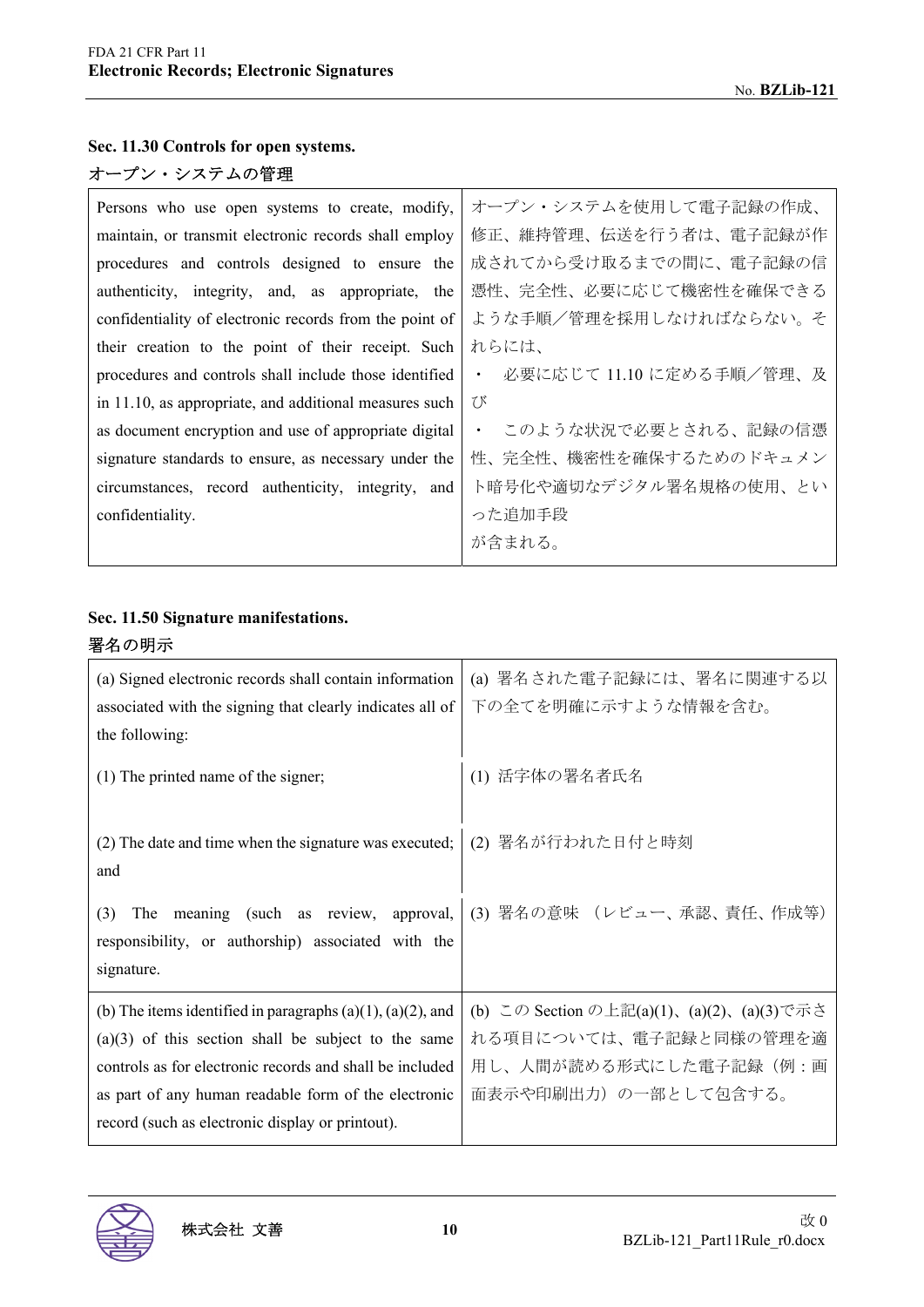## **Sec. 11.70 Signature/record linking.**

# 署名/記録のリンク

| Electronic signatures and handwritten signatures                            | 電子記録になされた電子署名及び手書き署名は、 |
|-----------------------------------------------------------------------------|------------------------|
| executed to electronic records shall be linked to their                     | 対応する各々の電子記録とリンクする。これは、 |
| respective electronic records to ensure that the   電子記録を偽造する目的でなされる、通常の方法   |                        |
| signatures cannot be excised, copied, or otherwise   を用いた署名の削除、複製または転写を、不可能 |                        |
| transferred to falsify an electronic record by ordinary   にするためである。         |                        |
| means.                                                                      |                        |

# **Subpart C--Electronic Signatures**  電子署名

## **Sec. 11.100 General requirements.**

## 一般的な要件

| (a) Each electronic signature shall be unique to one<br>individual and shall not be reused by, or reassigned to,<br>anyone else.                                                                                                                | (a) 電子署名は、各個人でユニークなものとし、他<br>の何者にも再使用、再割当しない。                                               |
|-------------------------------------------------------------------------------------------------------------------------------------------------------------------------------------------------------------------------------------------------|---------------------------------------------------------------------------------------------|
| (b) Before an organization establishes, assigns,<br>certifies, or otherwise sanctions an individual's<br>electronic signature, or any element of such electronic<br>signature, the organization shall verify the identity of<br>the individual. | (b) 組織が、電子署名または電子署名の構成要素<br>を確立、割当、認証等により許可する際は、それ<br>に先立ち本人確認を行う。                          |
| (c) Persons using electronic signatures shall, prior to or                                                                                                                                                                                      | (c) 電子署名を使用する者は、1997年8月20日                                                                  |
| at the time of such use, certify to the agency that the                                                                                                                                                                                         | 以降にシステムで使用されている電子署名が、従                                                                      |
| electronic signatures in their system, used on or after                                                                                                                                                                                         | 来の手書き署名と同等の法的拘束力を持つよう                                                                       |
| August 20, 1997, are intended to be the legally binding                                                                                                                                                                                         | に意図されていることを、FDA に対して証明す                                                                     |
| equivalent of traditional handwritten signatures.                                                                                                                                                                                               | る。                                                                                          |
| (1) The certification shall be submitted in paper form                                                                                                                                                                                          | (1) 証明書は、従来の手書き署名された紙のドキ                                                                    |
| and signed with a traditional handwritten signature, to                                                                                                                                                                                         | $\exists$ $\forall$ $\forall$ $\land$ $\forall$ $\land$ Office of Regional Operations (HFC- |
| the Office of Regional Operations (HFC-100), 5600                                                                                                                                                                                               | 100), 5600 Fishers Lane, Rockville, MD20857 に提                                              |
| Fishers Lane, Rockville, MD 20857.                                                                                                                                                                                                              | 出する。                                                                                        |

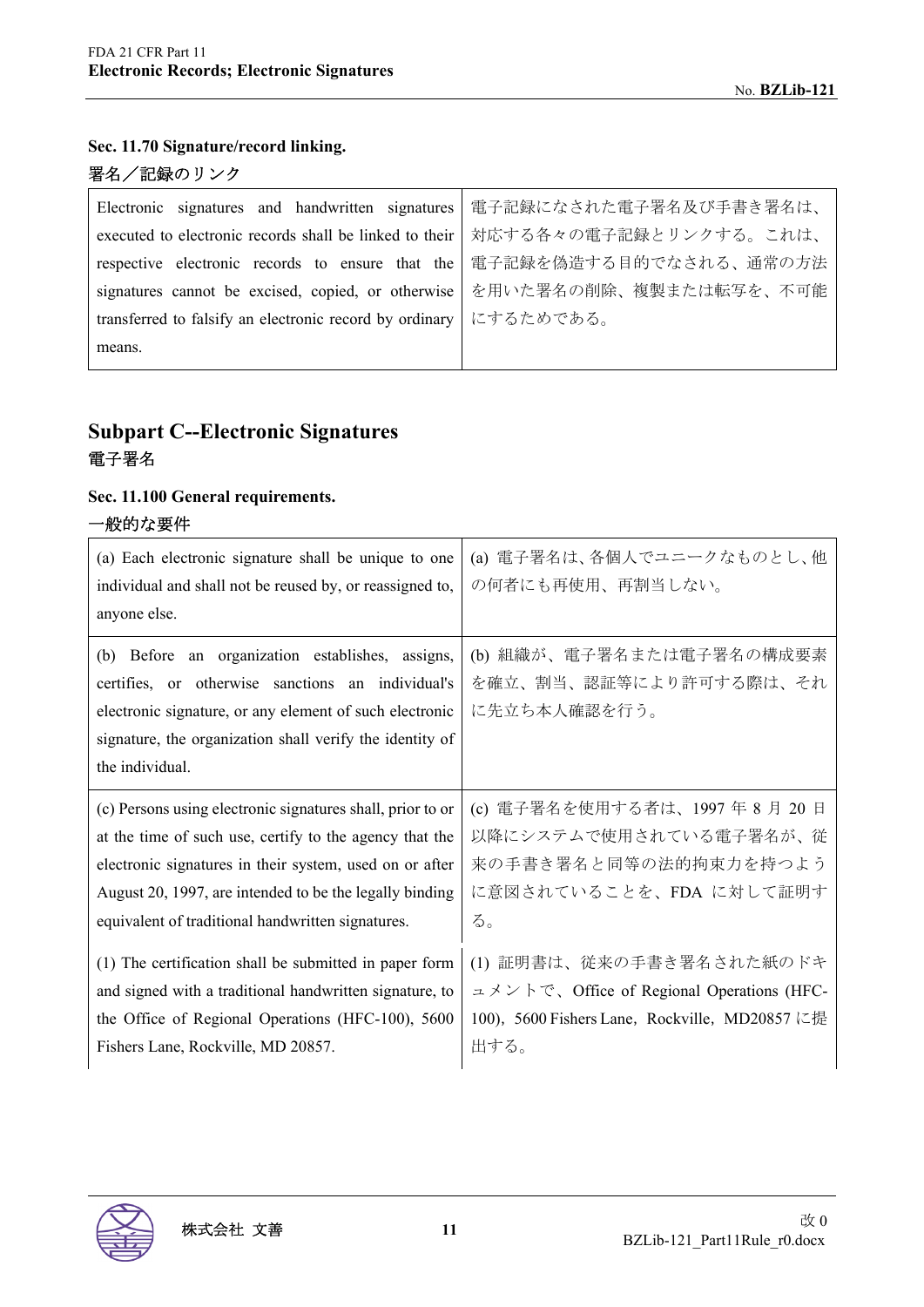| (2) Persons using electronic signatures shall, upon   (2) 電子署名を使用する者は、FDA の要請がある |  |
|----------------------------------------------------------------------------------|--|
| agency request, provide additional certification or   場合、電子署名がその署名者の手書き署名と同等     |  |
| testimony that a specific electronic signature is the の法的拘束力を持つものであることの証明また      |  |
| legally binding equivalent of the signer's handwritten   は証言を追加で提供する。            |  |
| signature.                                                                       |  |

# **Sec. 11.200 Electronic signature components and controls.**  電子署名の構成要素と管理

| (a) Electronic signatures that are not based upon   (a) バイオメトリクスに基づかない電子署名は、<br>biometrics shall:                                            |  |
|----------------------------------------------------------------------------------------------------------------------------------------------|--|
| (1) Employ at least two distinct identification  (1) ID コードとパスワード等、2 つ以上の別個の<br>  components such as an identification code and   識別要素を使用する。 |  |

(i) When an individual executes a series of signings during a single, continuous period of controlled system access, the first signing shall be executed using all electronic signature components; subsequent signings shall be executed using at least one electronic signature component that is only executable by, and designed to be used only by, the individual.

(ii) When an individual executes one or more signings not performed during a single, continuous period of controlled system access, each signing shall be executed using all of the electronic signature components.

(2) Be used only by their genuine owners; and (2) 署名は真の所有者によってのみ使用し、

(3) Be administered and executed to ensure that attempted use of an individual's electronic signature by anyone other than its genuine owner requires collaboration of two or more individuals.

# (1) ID コードとパスワード等、2 つ以上の別個の 識別要素を使用する。

(i) 管理されたシステムアクセスが継続している 間に連続して署名を行う場合、最初の署名には全 ての電子署名要素を使用しなければならないが、 それ以降の署名は電子署名要素を 1 つ以上使用す れば良い。但し、その場合の電子署名要素は、署 名者のみが行使でき、また署名者のみが使用でき るように設計する。

(ii) 複数の署名を 1 回の管理されたシステムアク セスが継続した間では行わない場合、それぞれの 署名は全ての電子署名要素を使用して行われな ければならない。

(3) 真の所有者以外【訳注】による電子署名使用の試 みに対しては、必ず2人以上が共謀せざるを得な いよう管理/運用する。

【訳注】これは真の所有者以外による署名を許可 するものではない。



password.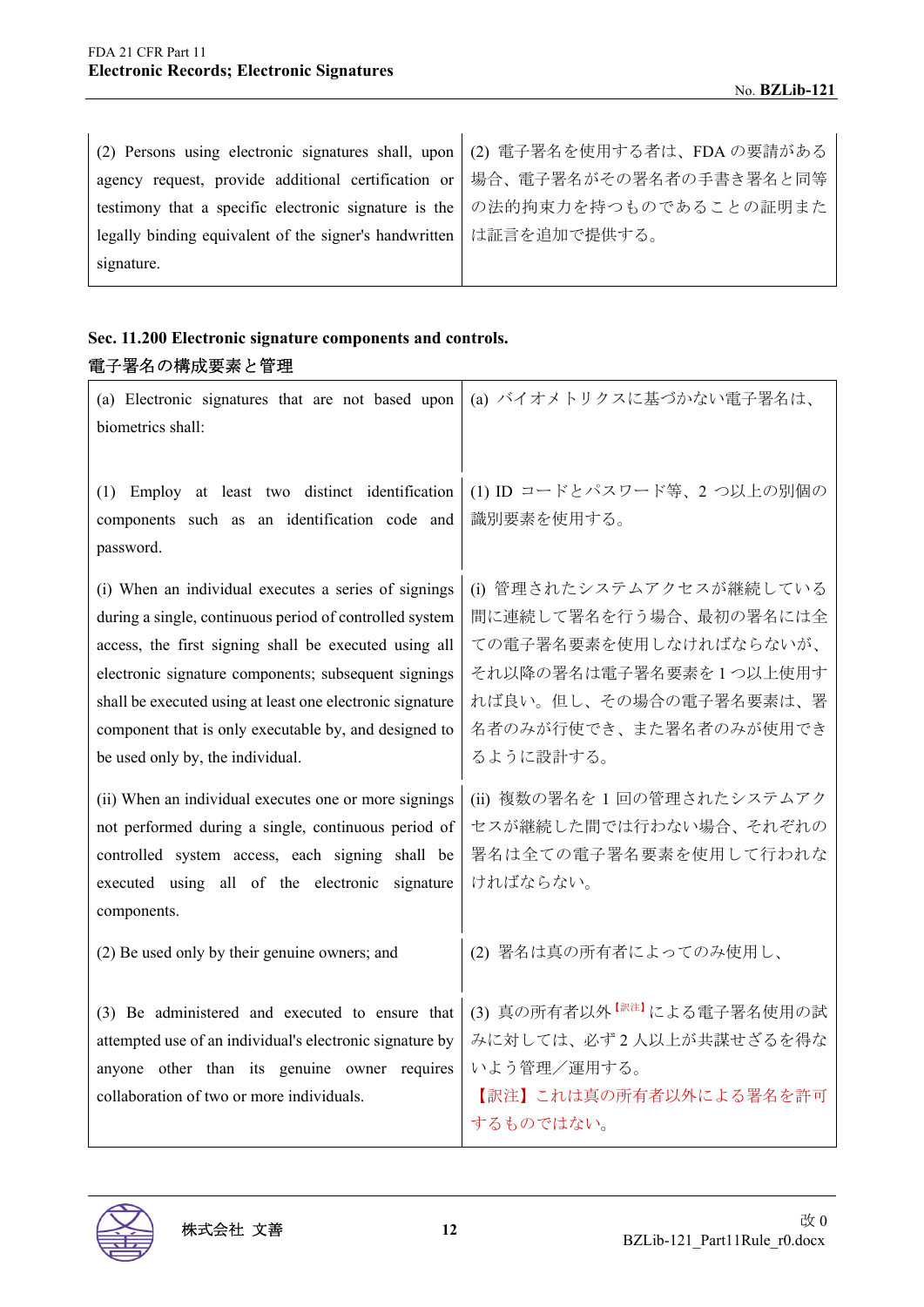|                                                                           | (b) Electronic signatures based upon biometrics shall   (b) バイオメトリクスに基づいた電子署名は、真 |
|---------------------------------------------------------------------------|----------------------------------------------------------------------------------|
| be designed to ensure that they cannot be used by   の所有者以外は使用できないように設計する。 |                                                                                  |
| anyone other than their genuine owners.                                   |                                                                                  |

## **Sec. 11.300 Controls for identification codes/passwords.**

# **ID** コード/パスワードの管理

| Persons who use electronic signatures based upon use<br>of identification codes in combination with passwords<br>shall employ controls to ensure their security and<br>integrity. Such controls shall include:<br>(a) Maintaining the uniqueness of each combined<br>identification code and password, such that no two<br>individuals have the same combination of identification<br>code and password. | ID コードとパスワードの組み合わせに基づいた<br>電子署名を使用する者は、そのセキュリティと完<br>全性を確実にするよう管理する。そのような管理<br>には以下の事項を含む。<br>(a) ID コードとパスワードの組み合わせが固有で<br>あるように維持管理し、同一の ID コードとパス<br>ワードの組み合わせを持つ者がないようにする。 |
|----------------------------------------------------------------------------------------------------------------------------------------------------------------------------------------------------------------------------------------------------------------------------------------------------------------------------------------------------------------------------------------------------------|--------------------------------------------------------------------------------------------------------------------------------------------------------------------------------|
| (b) Ensuring that identification code and password<br>issuances are periodically checked, recalled, or revised<br>(e.g., to cover such events as password aging).                                                                                                                                                                                                                                        | (b) ID コードとパスワードの発行について (例:<br>パスワード陳腐化等へ対応するため) 定期的なチ<br>ェック、取消、改訂を確実に行う。                                                                                                     |
| (c) Following loss management procedures<br>to<br>electronically deauthorize lost, stolen, missing, or<br>otherwise potentially compromised tokens, cards, and<br>other devices that bear or generate identification code<br>or password information, and to issue temporary or<br>permanent replacements using suitable, rigorous<br>controls.                                                          | (c) ID コード及びパスワード情報を保持または生<br>成できるトークン、カードなどのデバイスを失く<br>した、盗まれた、見つからない等、信頼がおけな<br>くなった場合、遺失管理手順に従い電子的に無効<br>とするとともに、適切かつ厳重な管理下で一時的<br>または永久的な代替物を発行する。                         |
| (d) Use of transaction safeguards to prevent<br>unauthorized use of passwords and/or identification<br>codes, and to detect and report in an immediate and<br>urgent manner any attempts at their unauthorized use to<br>the system security unit, and, as appropriate, to<br>organizational management.                                                                                                 | (d) 以下を行うためのトランザクション・セーフ<br>ガードを設ける。<br>認可されていないパスワード及び/または<br>$\bullet$ .<br>IDコードの使用を防止する<br>認可されていない使用を検知し、システム・<br>セキュリティ担当部署及び(必要に応じ)組織の<br>経営管理者に迅速かつ緊急に報告する             |